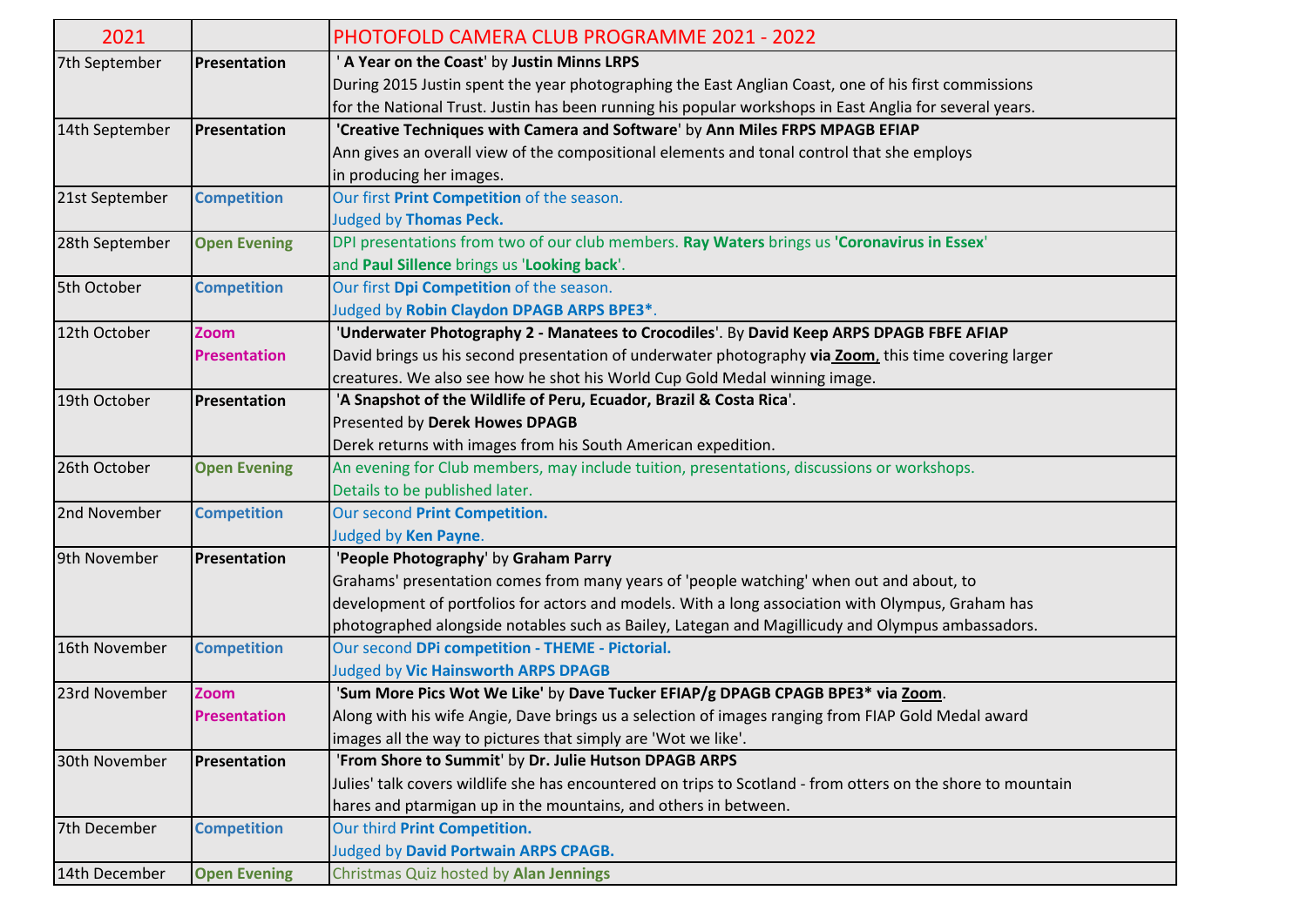| 2022          |                     | <b>CHRISTMAS BREAK</b>                                                                                  |
|---------------|---------------------|---------------------------------------------------------------------------------------------------------|
| 11th January  | <b>Open Evening</b> | An evening for Club members, may include tuition, presentations, discussions or workshops.              |
|               |                     | Details to be published later.                                                                          |
| 18th January  | <b>Competition</b>  | Our third DPi Competition.                                                                              |
|               |                     | <b>Judged by Caroline Preece LRPS</b>                                                                   |
| 25th January  | Presentation        | 'Arctic Foxes of Iceland / UK Winter Wildlife' by Alison Jenkins ARPS DPAGB BPE1*                       |
|               |                     | Alison spent 5 days on a reserve photographing Blue Morph Arctic Foxes, she explains travel, techniques |
|               |                     | and equipment. The second part covers UK winter locations, style and settings.                          |
| 1st February  | <b>Zoom</b>         | 'Exposure to Edit' by Richard O'Brien.                                                                  |
|               | <b>Presentation</b> | Richard is an IT instructor with 30 years experience and has been teaching Photoshop since 2005.        |
|               |                     | He shows us how to shoot internal and external architecture, covering gear, tricks & thought processes. |
|               |                     | Includes a live demonstration of editing techniques using Lightroom Classic and Adobe Photoshop.        |
| 8th February  | <b>Competition</b>  | Our Print Portfolio Competition - a set of three prints on one theme.                                   |
|               |                     | Judged by Graham Parry.                                                                                 |
| 15th February | <b>Open Evening</b> | An evening for Club members, may include tuition, presentations, discussions or workshops.              |
|               |                     | Details to be published later.                                                                          |
| 22nd February | <b>Competition</b>  | Our DPi Portfolio Competition - a set of three images on one theme.                                     |
|               |                     | Judged by Dr. Roger Winter                                                                              |
| 1st March     | Presentation        | 'The best camera is the one you have with you - your phone!'. Presented by Tom Peck.                    |
|               |                     | We will look at the types of photography that the mobile phone is ideal for - from portraiture to       |
|               |                     | landscape, architecture & cityscapes. How to use the phone to 'sketch' before we use our 'proper'       |
|               |                     | camera. Tom then shows us how best to process our members phone images live.                            |
| 8th March     | <b>Zoom</b>         | 'Working with Textures' presented via Zoom by Jane Lazenby (BA Hons) LRPS LMPA CPAGB                    |
|               | <b>Presentation</b> | Jane, an experienced lecturer and tutor, brings us an entertaining and informative presentation         |
|               |                     | on sourcing and using textures to create a more artistic feel to our images.                            |
| 15th March    | <b>Competition</b>  | Our 4th Print Competition.                                                                              |
|               |                     | Judged by Alison Jenkins ARPS DPAGB BPE1*                                                               |
| 22nd March    | Presentation        | 'Photographing the Night Sky'. Presented by Nik Szymanek                                                |
|               |                     | Nik deals with all modern imaging techniques and shows a wide selection of amazing images.              |
| 29th March    | <b>Open Evening</b> | <b>Interclub competition with Chelmsford Camera Club.</b>                                               |
|               |                     | Judged by Harold Mousley LRPS AFIAP.                                                                    |
| 5th April     | <b>Competition</b>  | Our 4th DPi Competition.                                                                                |
|               |                     | <b>Judged by Gill Adams BSC Open</b>                                                                    |
| 12th April    | Presentation        | 'The Three Coasts'. Presented by Harry Wheeler-Brand.                                                   |
|               |                     | Harry is an award winning landscape photographer, author and experienced workshop leader                |
|               |                     | from Suffolk and runner-up Young Photographer of the Year in 2020.                                      |
|               |                     | <b>EASTER BREAK</b>                                                                                     |
|               |                     |                                                                                                         |